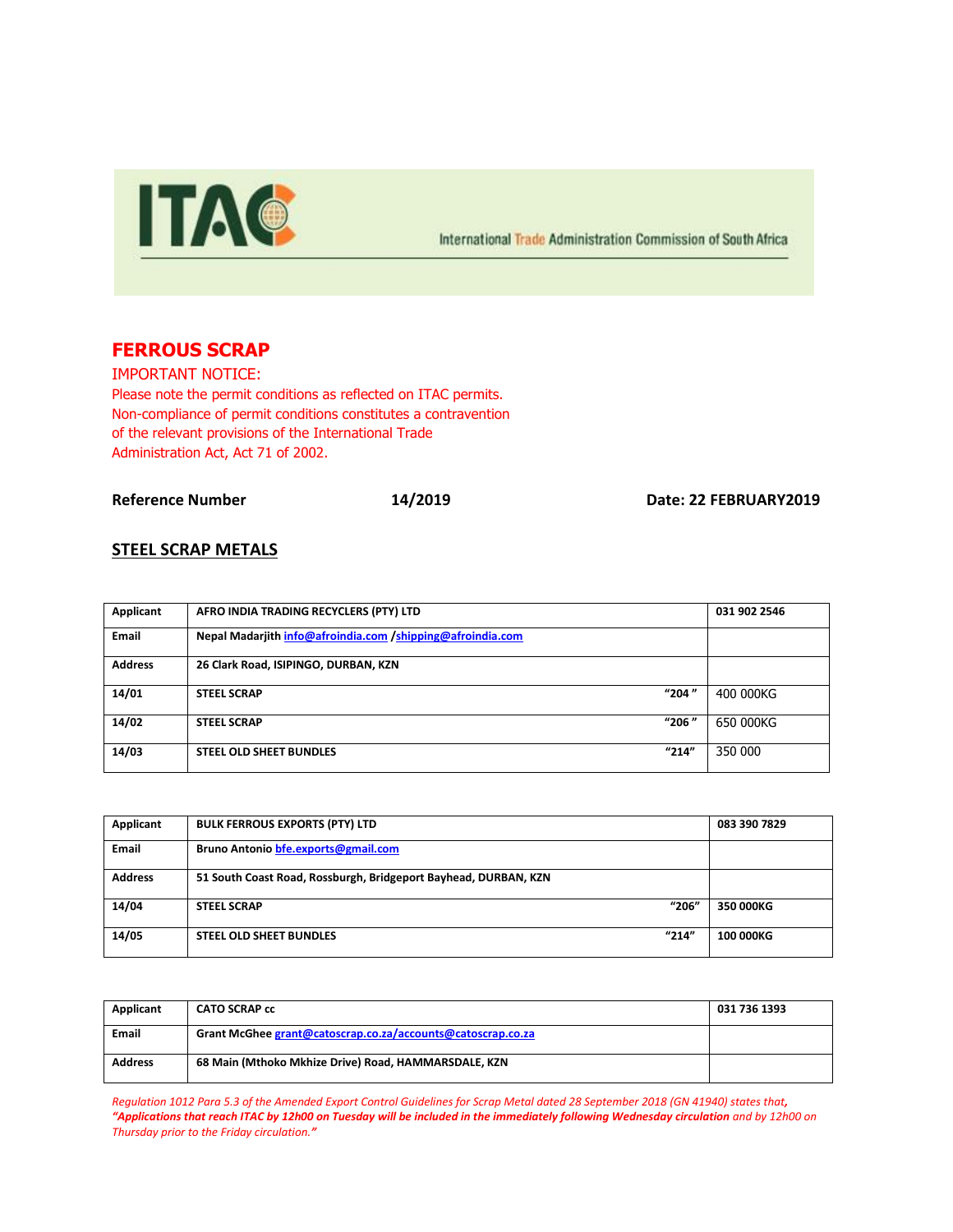| 14/06 | <b>STEEL SCRAP</b>             | "206" | 56 000 KG       |
|-------|--------------------------------|-------|-----------------|
| 14/07 | <b>STEEL OLD SHEET BUNDLES</b> | "214" | <b>28 000KG</b> |

| Applicant      | <b>DHATOO (PTY) LTD</b>                  | 083 717 8454 |
|----------------|------------------------------------------|--------------|
| <b>Email</b>   | Shankar Kumar marketing@dhatoo.co.za     |              |
| <b>Address</b> | 19 Drostdy Street, JOHANNESBURG, GAUTENG |              |
| 14/08          | "204"<br><b>WIRE SCRAP (LOOSE)</b>       | 430 000KG    |
| 14/09          | "254"<br><b>HEAVY CAST IRON SCRAP</b>    | 240 000KG    |

| Applicant      | <b>ENVIROCYCLE DME WILDT(PTY)LTD</b>                               | 082 907 1405 |
|----------------|--------------------------------------------------------------------|--------------|
| Email          | Stefan Pretorius stefan.enviro.@gmail.com/envirocycle@telkomsa.net |              |
| <b>Address</b> | Portion 73, Kreulingspos, De Wildt, PRETORIA                       |              |
| 14/10          | "204"<br><b>WIRE SCRAP LOOSE</b>                                   | 50 000KG     |
| 14/11          | "215"<br><b>INCINERATOR BALES LOOSE</b>                            | 150 000KG    |

| Applicant      | <b>GET SCRAP METAL AND WASTE PTY LTD</b>                 | 021 853 3086 |
|----------------|----------------------------------------------------------|--------------|
| Email          | Andrew Bishop info@getscrap.co.za                        |              |
| <b>Address</b> | Store 5, Industria Way 1872, PORT NOLLOTH, NORTHERN CAPE |              |
| 14/12          | "201"<br><b>STEEL SCRAP</b>                              | 125 000KG    |

| Applicant      | <b>HOWICK SCRAP METALS PTY LTD</b>      | 074 101 7264    |
|----------------|-----------------------------------------|-----------------|
| Email          | Jaco Botha howickscrap@gmail.com        |                 |
| <b>Address</b> | Nr 7 Campbell Road, HOWICK, KZN         |                 |
| 14/13          | "206"<br>STEEL SCRAP                    | 56 000KG        |
| 14/14          | "214"<br><b>STEEL OLD SHEET BUNDLES</b> | <b>28 000KG</b> |

| Applicant      | KASRA RECYCLING PTY LTD                         | 031 919 2887 |
|----------------|-------------------------------------------------|--------------|
| <b>Email</b>   | Neelankandan Munusamy daniel@kasra.co.za        |              |
| <b>Address</b> | 35 Hargovan Road, 1028 Main Road, ISIPINGO, KZN |              |
| 14/15          | "205"<br><b>STEEL SCRAP</b>                     | 350 000KG    |

| Applicant | <b>RECLAMATION HOLDINGS</b>                             | 011 8806410 |
|-----------|---------------------------------------------------------|-------------|
| Email     | Kevin Pleaner kevinp@reclam.co.za/nephraim@reclam.co.za |             |

*Regulation 1012 Para 5.3 of the Amended Export Control Guidelines for Scrap Metal dated 28 September 2018 (GN 41940) states that, "Applications that reach ITAC by 12h00 on Tuesday will be included in the immediately following Wednesday circulation and by 12h00 on Thursday prior to the Friday circulation."*